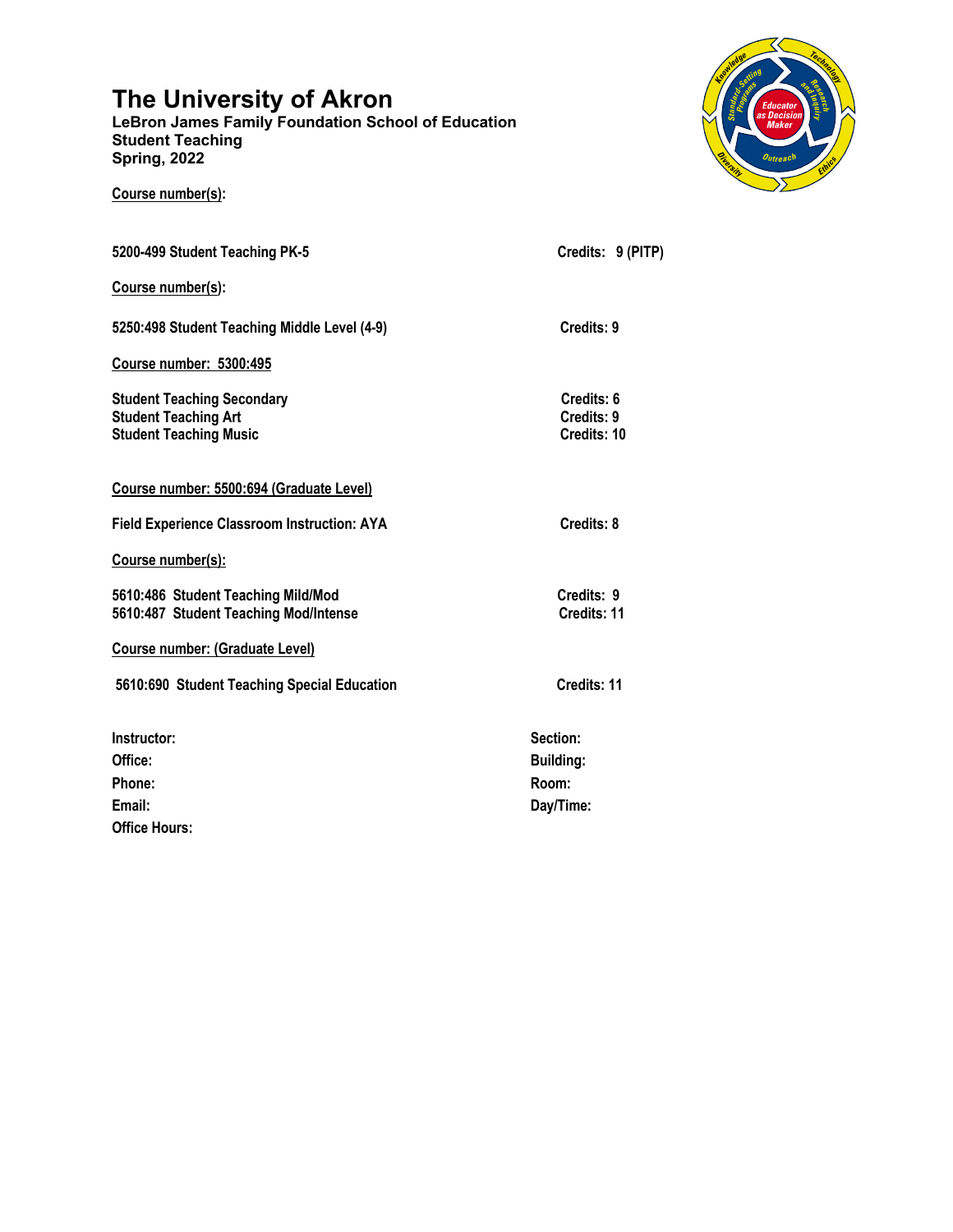## **I. Course Description**

Student teaching is a planned, all-day, full time teaching experience, coordinated and given oversight by The University of Akron College of Education, in an approved public or private school for a total of 16 weeks.

## **II. Rationale**

The overriding theme of "Educator as Decision-Maker" that guides the teacher education program also guides the experience of student teaching. Student teaching is intended to allow for direct application of learning from previous coursework into this culminating activity. The experience must provide opportunities for the students to engage in applied decision-making strategies along with reflection.

## **III. Required/Optional Texts**

Student Teaching Handbook

## **IV. COURSE GOALS/OBJECTIVES**

| Goal/Objective                    | <b>InTASC</b>    | Ohio Standards for      | <b>SPA</b>       | Ohio Board of | Assessments,                           |
|-----------------------------------|------------------|-------------------------|------------------|---------------|----------------------------------------|
|                                   | <b>Standards</b> | the Teaching            | <b>Standards</b> | Regents       | Activities, or                         |
|                                   |                  | Profession              | (if applicable)  | Requirements  | Assignments                            |
| Planning for Instruction          | 2C,6B,7A,7B,     | 2.3,4.1,4.5,4.7         | 1C,2A,4A         |               | Daily Teaching,                        |
| and Assessment                    |                  |                         |                  |               | formal and                             |
|                                   |                  |                         |                  |               | informal                               |
|                                   |                  |                         |                  |               | Observations,                          |
|                                   |                  |                         |                  |               | Midterm and                            |
|                                   |                  |                         |                  |               | <b>Final Evaluation</b>                |
| <b>Instructional Delivery</b>     | 3D, 5D, 7C, 8B   | 3.2,4.3,4.6,5.1,5.2,5.5 | 2B,3B            |               | Daily Teaching,                        |
|                                   |                  |                         |                  |               | formal and                             |
|                                   |                  |                         |                  |               | informal                               |
|                                   |                  |                         |                  |               | Observations,                          |
|                                   |                  |                         |                  |               | Midterm and                            |
|                                   |                  |                         |                  |               | <b>Final Evaluation</b>                |
| Formative and Summative           | 6C,6D,7D         | 3.1, 3.3, 3.4           | 4B               |               | Daily Teaching,                        |
| Assessments                       |                  |                         |                  |               | formal and                             |
|                                   |                  |                         |                  |               | informal                               |
|                                   |                  |                         |                  |               | Observations,                          |
|                                   |                  |                         |                  |               | Midterm and<br><b>Final Evaluation</b> |
| Analysis of Teaching              | 4C               | 4.4                     | 4C               |               | Daily Teaching,                        |
|                                   |                  |                         |                  |               | formal and                             |
|                                   |                  |                         |                  |               | informal                               |
|                                   |                  |                         |                  |               | Observations,                          |
|                                   |                  |                         |                  |               | Midterm and                            |
|                                   |                  |                         |                  |               | <b>Final Evaluation</b>                |
| <b>Dispositions: Professional</b> | 3D,9O,10D        | 3.4, 7.1                | 5A,5D            |               | Daily Teaching,                        |
| Commitments and                   |                  |                         |                  |               | formal and                             |
| <b>Behaviors</b>                  |                  |                         |                  |               | informal                               |
|                                   |                  |                         |                  |               | Observations,                          |
|                                   |                  |                         |                  |               | Midterm and                            |
|                                   |                  |                         |                  |               | <b>Final Evaluation</b>                |
| Dispositions: Professional        | 10B              | 5.3, 6.3                | 5C               |               | Daily Teaching,                        |
| Relationships                     |                  |                         |                  |               | formal and                             |
|                                   |                  |                         |                  |               | informal                               |
|                                   |                  |                         |                  |               | Observations,                          |
|                                   |                  |                         |                  |               | Midterm and                            |
|                                   |                  |                         |                  |               | <b>Final Evaluation</b>                |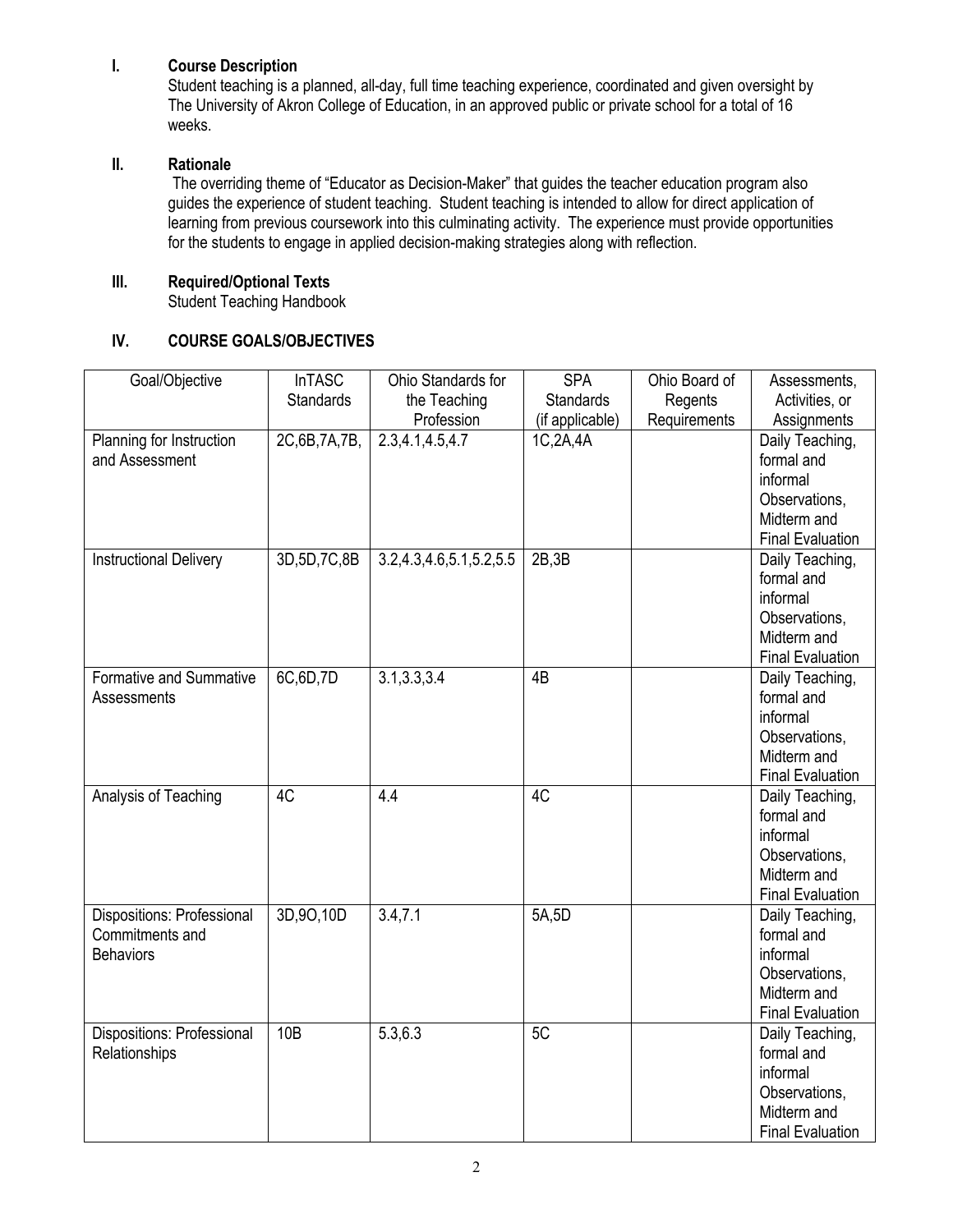| Critical Thinking and<br><b>Reflective Practices</b> | 9 <sub>N</sub> | 70 | Daily Teaching,<br>formal and<br>informal<br>Observations,<br>Midterm and |
|------------------------------------------------------|----------------|----|---------------------------------------------------------------------------|
|                                                      |                |    |                                                                           |
|                                                      |                |    | <b>Final Evaluation</b>                                                   |

## **V. Course Outline**

This section should provide a list of topics and assignments by week of term. Where possible and applicable, initial and advanced teaching licensure courses should indicate assignments related to 1) Requirements for the Resident Educator License, 2) School Operating Standards, 3) Value-add Progress Dimension, 4)Instruction for Individuals with Dyslexia, and 5) Professional Development Standards

| Week            | <b>Topic</b>                            | Activity/Assignment                                                                                                                           | Due Date<br>(Individual instructor<br>will complete)                                                       |
|-----------------|-----------------------------------------|-----------------------------------------------------------------------------------------------------------------------------------------------|------------------------------------------------------------------------------------------------------------|
| $\mathbf{1}$    | Planning, Instruction and<br>Assessment | Observations/Co-Planning/Get to know<br><b>Students</b>                                                                                       | On-going                                                                                                   |
| $\overline{2}$  | Planning, Instruction and<br>Assessment | Co-Plan, Co-Teach, Co-Assess                                                                                                                  | On-going                                                                                                   |
| 3               | Planning, Instruction and<br>Assessment | Co-Plan, Co-Teach, Co-Assess                                                                                                                  | On-going                                                                                                   |
| 4               | Planning, Instruction and<br>Assessment | Co-Plan, Co-Teach, Co-Assess                                                                                                                  | On-going                                                                                                   |
| 5               | Planning, Instruction and<br>Assessment | Co-Plan, Co-Teach, Co-Assess                                                                                                                  | On-going                                                                                                   |
| 6               | Planning, Instruction and<br>Assessment | Co-Plan, Co-Teach, Co-Assess                                                                                                                  | On-going                                                                                                   |
| $\overline{7}$  | Planning, Instruction and<br>Assessment | Co-Plan, Co-Teach, Co-Assess                                                                                                                  | On-going                                                                                                   |
| 8               | Planning, Instruction and<br>Assessment | Mid-term Evaluation (CPAST)<br>Co-Plan, Co-Teach, Co-Assess                                                                                   | Feb. 28, 2022<br>On-going                                                                                  |
| 9               | Planning, Instruction and<br>Assessment | Co-Plan, Co-Teach, Co-Assess                                                                                                                  | On-going                                                                                                   |
| 10              | Planning, Instruction and<br>Assessment | Co-Plan, Co-Teach, Co-Assess                                                                                                                  | On-going                                                                                                   |
| 11              | Planning, Instruction and<br>Assessment | Co-Plan, Co-Teach, Co-Assess                                                                                                                  | On-going                                                                                                   |
| $\overline{12}$ | Planning, Instruction and<br>Assessment | Co-Plan, Co-Teach, Co-Assess                                                                                                                  | On-going                                                                                                   |
| 13              | Planning, Instruction and<br>Assessment | Co-Plan, Co-Teach, Co-Assess                                                                                                                  | On-going                                                                                                   |
| 14              | Planning, Instruction and<br>Assessment | Co-Plan, Co-Teach, Co-Assess                                                                                                                  | On-going                                                                                                   |
| 15              | Planning, Instruction and<br>Assessment | Co-Plan, Co-Teach, Co-Assess                                                                                                                  | On-going                                                                                                   |
| 16              | Planning, Instruction and<br>Assessment | Transition Classroom back to Mentor Teacher.<br>Return all materials and resources back to<br>Mentor Teacher.<br>Complete on-line EXIT survey | April 25, 2022<br>May 6, 2022<br><b>Student teaching</b><br>ends<br>Final Eval CPAST due<br>by May 6, 2022 |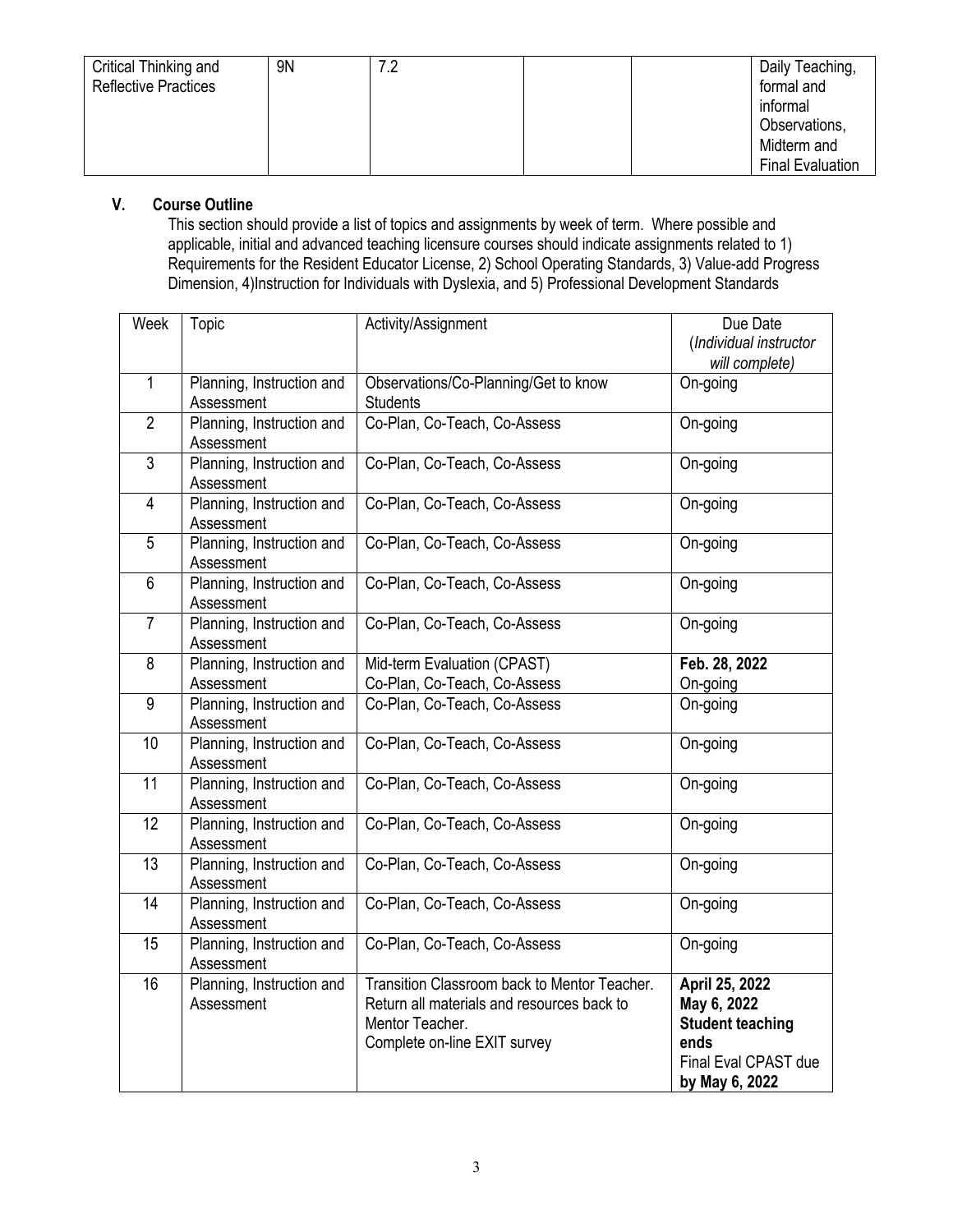## **VI. Instructional Strategies/Activities**

- 1. Teacher Candidates are expected to attend school placement each day during the same hours required of the mentor teacher.
- 2. Teacher Candidate will follow policies and procedures as designed by school/school district assigned for teaching experience.
- 3. The Teacher Candidate will write lesson plans according to lesson form contained in **Teacher Candidate Handbook and or Student Teaching web site** for each day for all instruction implemented.
- 4. The Teacher Candidate will co-plan, co-teach and co-assess with the Mentor Teacher throughout the sixteenweek experience.
- **5.** The Teacher Candidate will follow all policies and guidelines in the **Teacher Candidate Handbook.**
- 6. The Teacher Candidate will engage in all aspects of managing a classroom.
- 7. The Teacher Candidate will engage in activities outside of the classroom that are part of the total school experience.
- 8. The Teacher Candidate will collaborate with the mentor teacher on a daily basis for the purpose of teaching and learning.
- 9. The Teacher Candidate may be observed and evaluated by the building principal one time during the student teaching experience.
- 10. The Teacher Candidate will be observed and will be provided feedback by the University Supervisor and Mentor Teacher.
- 11. The Teacher Candidate will complete and submit an edTPA Portfolio by required date in colloquium/practicum course.
- 12. The Teacher Candidate will complete on-line Exit survey by the end of the semester.

## **VII. Diversity and Technology**

Teacher Candidates are placed in a variety of Urban, Suburban and Rural settings to complete their sixteen-week Student Teaching experience. Settings in which students completed their Field experiences are considered when making Teacher Candidate placements.

During the Teacher Candidates experience at the assigned District Building, Teacher Candidates are expected to use the available technology as part of their instruction. The Technology may vary from low tech to high tech.

## **VIII. Ohio's New Learning Standards**

During the Student Teaching course Teacher Candidates are in the classroom on a daily basis. This experience is in alignment with Ohio's new Learning Standards – Common Core. This daily experience has a focus on the application of content knowledge and allows Teacher Candidates to demonstrate teaching skills. This experience allows Teacher Candidates the opportunity to collaborate with their peers, parents and other school community members. Teacher candidates will have the opportunity to reflect on their own practice and receive feedback from their Mentor Teacher and University Supervisor. During these daily activities they can collaborate with other teachers in the building. During this experience, Teacher Candidates will demonstrate an understanding of their content area(s) as they work with students in an educational setting. Teacher candidates will make content knowledge accessible to all learning using a variety of modalities. The Teacher Candidate will implement and demonstrate effective instructional practices that include; assessment based planning, facilitating engaging instruction, and facilitating summative and formative assessments of student learning. The Teacher Candidate will be responsible for creating and sustaining a positive and productive learning environment that allows for student achievement. These activities will be measured through daily formal and or informal observations, frequent feedback from observations, and through a midterm and final evaluation.

## **IX. Evaluation/Student Assessment**

**There are three elements that are involved in successful completion of the Student Teaching course.**

- **1. Mid-term and Final Student Teaching Evaluation (CPAST)**
- **2. Completion of the Student Teaching Exit Survey (https://akron.qualtrics.com/jfe/form/SV\_5vBiopcunBgdnlr?Q\_JFE=qdg)**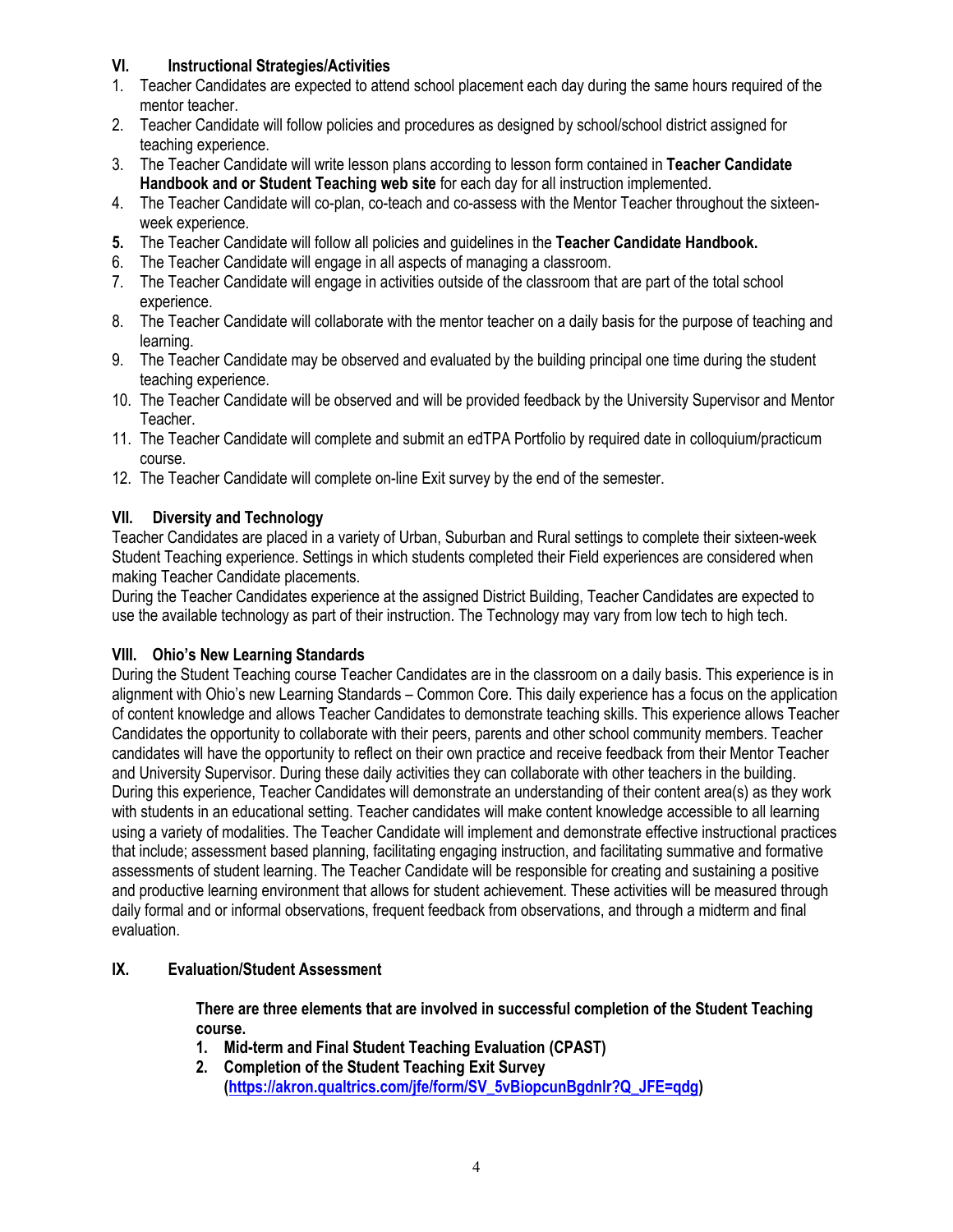Grade Policy and Credit – According to the University of Akron's Bulletin

www.uakron.edu/.../undergraduate-bulletin/2014/important-policies/grade-policy-and-credit.dot - 41k

**I - Incomplete:** Indicates that the student has done passing work in the course but that some part of the work is, for good and acceptable reason, not complete at the end of the term. Failure to make up the omitted work satisfactorily by the end of exam week of the following term, not including summer sessions, converts the "I" to an "F." When the work is satisfactorily completed within the allotted time, the "I" is converted to whatever grade the student has earned. It is the responsibility of the student to make up the incomplete work. The faculty member should submit the new grade to the Office of the University Registrar on a change of grade form, which is available through MyAkron. If the instructor wishes to extend the "I" grade beyond the following term for which the student is registered, the instructor should submit an incomplete extension form, which is available through MyAkron, before the end of the semester.

Do not let your incomplete turn into an "F." The University of Akron will not guarantee that if you do not complete the edTPA during your Student Teaching semester that you will be eligible to receive your license by the state of Ohio.

## **Required Completion of the Student Teaching Survey**

By the end of the semester, you will be required to complete the Student Teaching Exit survey found on the Student Teaching website. Failure to complete the required survey may result in failure of the Student Teaching course.

#### **Mid-Term and Final Evaluation of Teacher Candidate Performance**

#### **Scoring of the Teacher Candidate Evaluation**

Students will receive one Mid-term and one Final. Graduate Students receive a letter grade and under- graduates receive credit/no credit.

In order to pass the mid-term and final, students must receive a cumulative score of 1.75 (on a scale of 3) or above to pass. A cumulative score of 1.74 or below is considered failing. In order to pass the class, the final must reflect a cumulative score of 1.75 or above, as well showing proof that the edTPA Portfolio has been uploaded to Pearson. If a student receives a score of 1.99 or below an Action Plan must be developed and the Director of Student Teaching notified.

The grading scale for Graduate Students is as follows:

- $A = 2.5 3.0$
- $B = 2.0 2.49$
- $C = 1.75 1.99$
- D  $1.5 1.74$ <br>E  $1.49 -$  helow
- $1.49 -$  below

\*If there is not an agreement between score totals on the final evaluation between the mentor teacher and the University Supervisor, the University Supervisor will make the final determination with input from the Director of Student Teaching.

If a student is struggling with an area(s) in their Student Teaching internship an Action Plan may be implemented to document the issue as well as develop goal(s) to address the issue.

#### **Implementing and Monitoring an Action Plan**

- $\circ$  The action plan should be developed as a team and should be signed by all members of that team.
- $\circ$  The action plan should be monitored at least weekly from the time it is written until the time of the final.
- o Copies of the action plan should be submitted to the Office of Student Teaching and Field Experience immediately following initial signing.
- $\circ$  The action plan should also be attached to all copies of the midterm evaluation for each member of the student teaching team.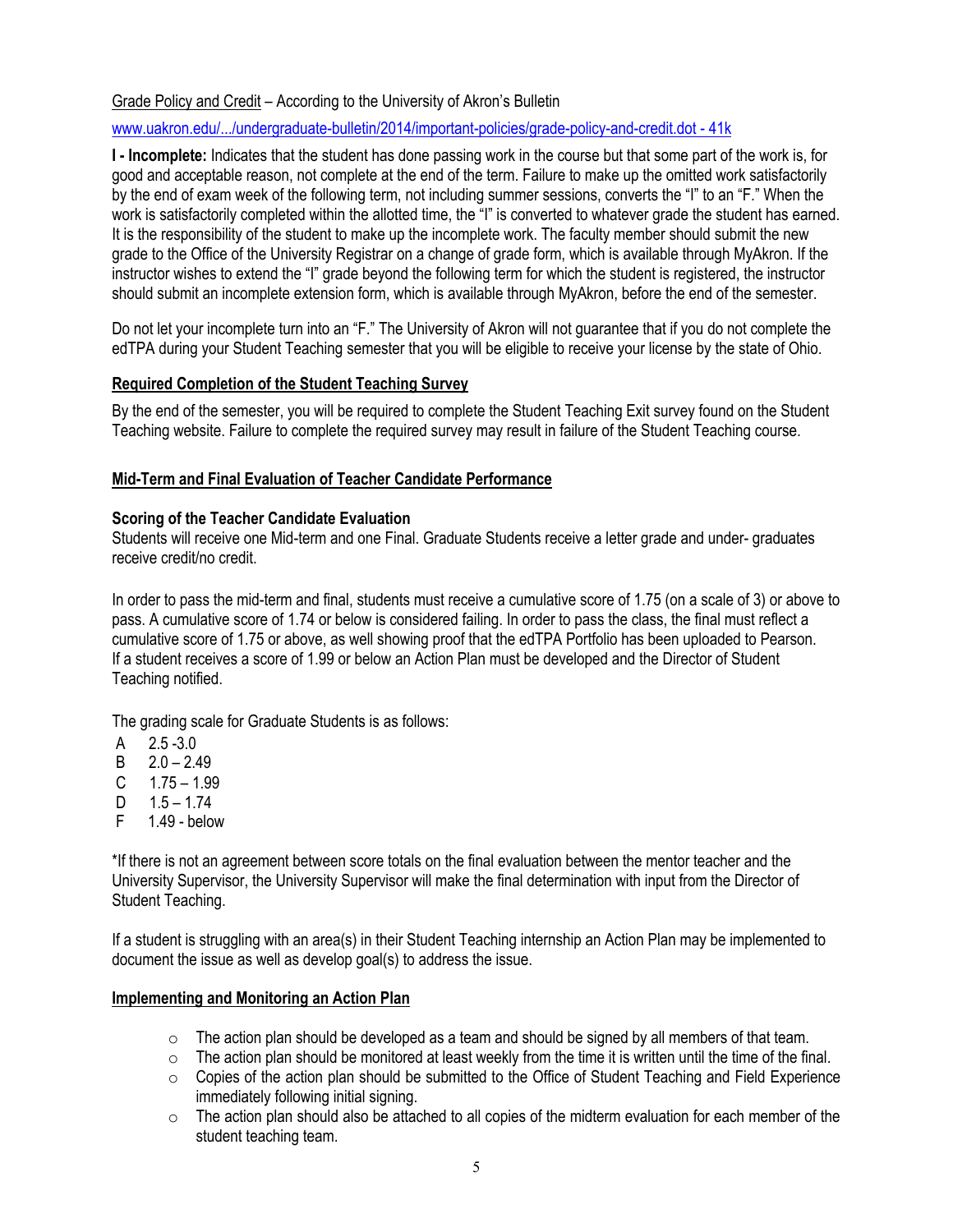$\circ$  Action plans are available through the Office of Student Teaching and Field Experience Office as well as on the Student Teaching website.

## **X. Conceptual Framework Proficiencies**

The University of Akron, College of Education has identified **Educator as Decision Maker** as the theme of our conceptual framework, which has been developed around the core components of professional practice and scholarship identified in the mission statement of the college: **Knowledge, Technology, Diversity, and Ethics**. The theme and components provide direction for programs, courses, teaching, candidate performance, scholarship, service, and unit accountability. It is our goal to provide opportunities to candidates to develop a solid foundation in the identified proficiencies for each of the core components through well-planned coursework. This foundation then transfers into knowledge-based decision making as it applies to **Standards Setting Programs, Research and Inquiry, and Outreach**. Descriptions of the proficiencies are provided at http://www.uakron.edu/education/about-the-college/conceptual-framework.dot

## **XI. University and Course Policy Information**

For further information about The University of Akron's policies regarding student ethics and conduct, please consult the following sources: http://www.uakron.edu/registrar/bulletins/grad/ , then select "General Information" (academic honesty); or http://www.uakron.edu/studentlife/sja/codecon.php (Student Code of Conduct). Any student who feels she/he may need an accommodation based on the impact of a disability please consult http://www.uakron.edu/access and the Office of Accessibility at (330) 972-7928.

1. Other policies specific to the course.

## **XII. Bibliography –** No text required.

## **Expectations for Student Teaching**

Completing Student Teaching hours in the school setting is an essential part of teacher education program requirements. Students from the University of Akron are expected to demonstrate professional conduct and behavior consistent with that of educators at all times. Professional behavior and a disposition that contributes to the learning environment will benefit both University of Akron students and our p-12 partner schools.

It is important that the mandatory requirements noted below are followed during Student Teaching experiences and all times in school settings. These requirements provide operational definitions of professional behavior and expectations. If it is believed that special consideration is needed, the course instructor should be informed about exceptions. Also, university instructors have discretion to intervene for unique situations that may not be described below. Failure to follow requirements for field experiences may result in such action as is deemed necessary and prudent, including but not limited to, removal from the Student Teaching experience by the school, by the University, or both. Please see Student Teaching Handbook, located on the Student Teaching website for additional expectations.

## *Attendance, Punctuality and Other School Policies*

- 1. Completion of all student teaching hours is required. If a student is ill, has a family emergency or other excused absence, they are to notify both the university supervisor and the Mentor Teacher. Vacations are not considered excused absences. Do not knowingly expose any school personnel or child to a contagious disease that may compromise the health of the p-12 students or staff.
- 2. Absences beyond three days may result in failure of Student Teaching or require extension of time in placement. The Coordinator of Student Teaching will make final determination of action required.
- 3. If you decide to quit Student Teaching, you must notify the Student Teaching Coordinator, your University Supervisor and Mentor in writing.
- 4. Demonstrate punctuality. Be on time. Try to avoid disrupting classes by arriving after classes have started or before a class is finished. It is understood that students may need exceptions due to conflicts. The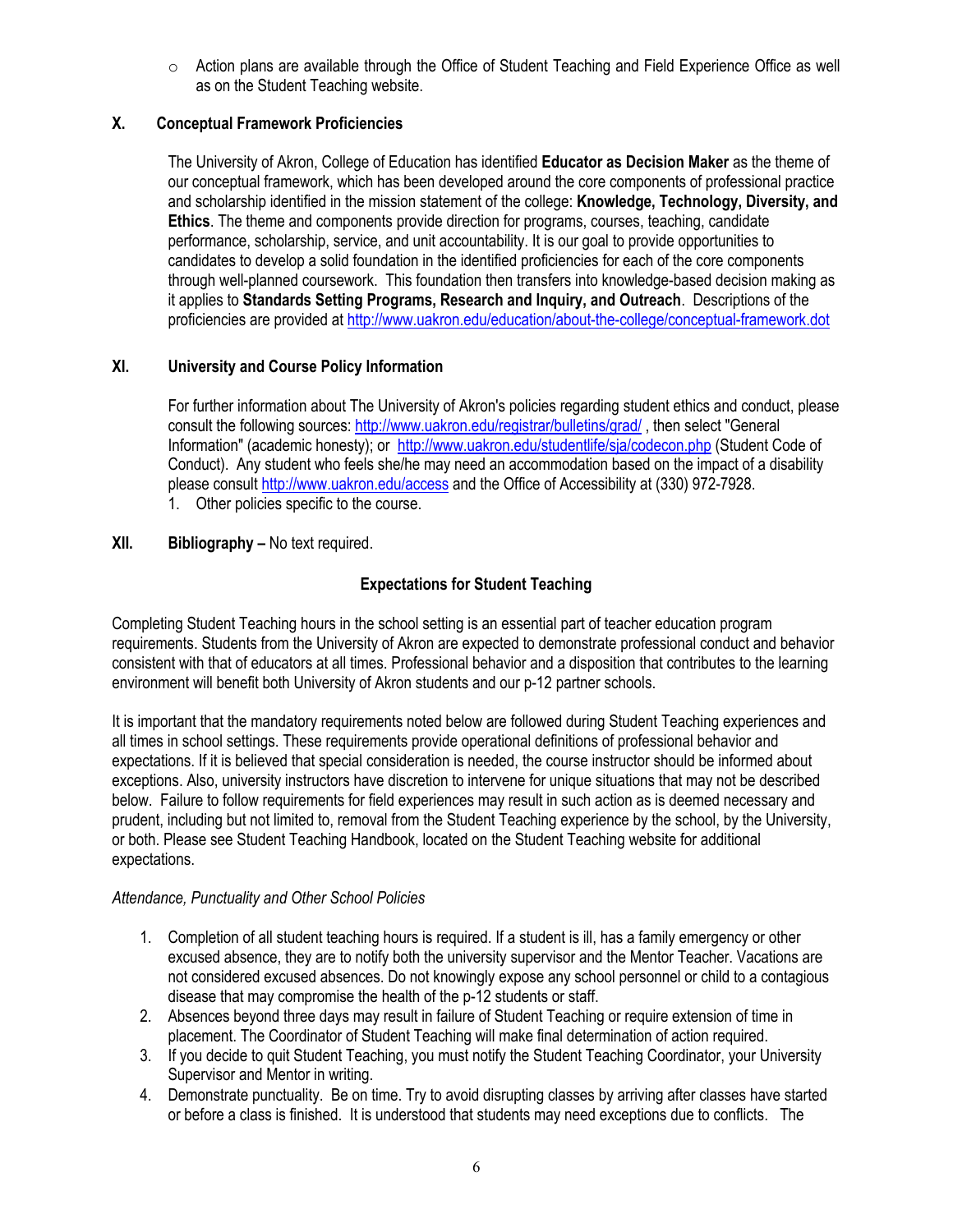mentor teacher and the university instructor/supervisor should be notified if a student is going to be late. Sign in at the school office.

- 5. Go to the school only at assigned times unless given specific permission for an alternative time approved by the university instructor or mentor teacher.
- 6. Make certain that any documentation/signatures regarding the completion of the Student Teaching hours are completed as instructed. (If required by school)
- 7. Observe all p– 12 school policies and procedures (e.g., adhere to school parking rules, follow copy machine etiquette, etc.).
- 8. Obtain a copy of the school disciplinary/medical/crisis procedures. Refrain from physical intervention in the event of altercation(s) among students. Be aware of responsibilities in these circumstances. If there is a question about anyone's role, please seek clarification from the field site and/or the university supervisor.
- 9. If at any time there is uncertainty about requests made from mentor teacher or other school personnel, the university supervisor should be informed immediately.
- 10. Do not provide personal transportation to any P-12 students.
- 11. Maintain professional boundaries at all times and do not arrange individualized, outside of school social activities with students or families.
- 12. Students should wear UA Student ID visibly at all times and be ready to produce this if are questioned. Wear any identification badge as required by the school.
- 13. No smoking is permitted on school property. This is a state law.

## *BCI and FBI Requirements*

Before you begin your student teaching experience, you are REQUIRED to have both a **current** BCI and FBI clearance. This is a mandated requirement from the school districts.

You may **NOT** take expired documents to your field placement or student teaching sites.

Do not wait until the start of the semester; please handle this immediately so your paperwork is ready for the start of the semester. The state department is saying that it takes thirty days to process. If something shows up on your record, even if it has been expunged, it will take longer to process.

Always request a copy for your own records. You will have to have a copy with you to present to the school district(s) you are assigned to. You do not need to send a copy to the COE or Office of Student Teaching and Field; it is your responsibility to manage your documents.

If you do not have the required documents ready for when your field course or student teaching starts, you may not be able to complete the requirements of the course. The COE and or Office of Student Teaching cannot not waive this requirement and give you permission to start at the school. Once again, this is a mandated district policy.

If you incur a new violation that will be placed on your BCI and or FBI report once you have started the semester, you must report it to the Coordinator of the Student Teaching immediately.

#### *Dispositions and Courtesy*

- 1. Be courteous to **ALL** school personnel with whom there is contact.
- 2. When asked to participate in an activity other than one specifically aligned with university assignment, accept the request graciously. If the request is over and above expectations, be courteous and inform your university supervisor for resolution.
- 3. Turn off your cell phone during your Student Teaching experience.
- 4. No food or beverages are permitted in schools or classrooms.
- 5. Be aware that any information you post on public internet sites is available to future employers and colleagues. (See confidentiality section.) Therefore, discretion is advised.

## *Appearance and Dress*

1. It is required that the student demonstrate an appropriate professional appearance and demeanor at all times during the Student Teaching experience. Consider each visit to the school as an informal "interview" for a teaching position.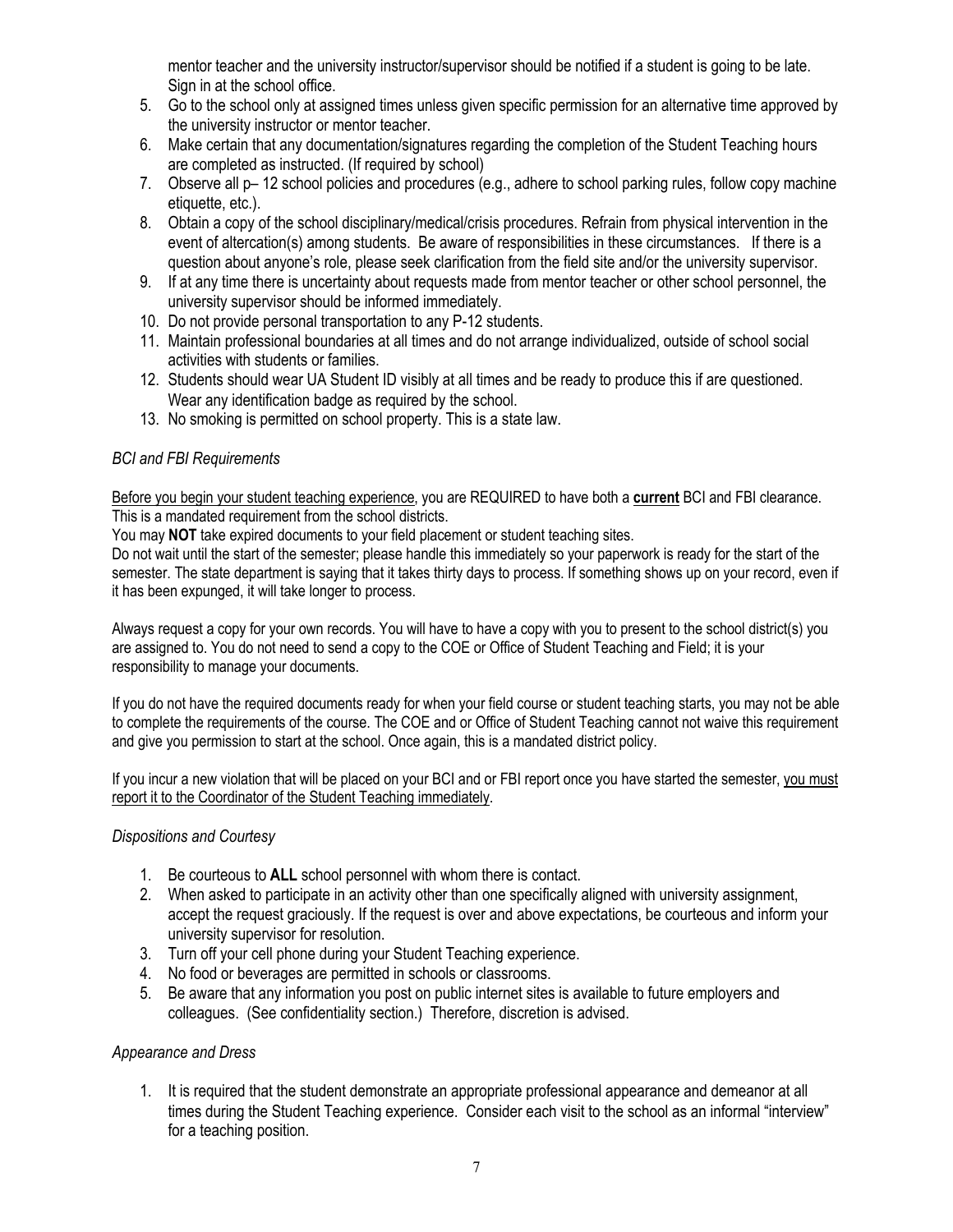- 2. Attempt to dress and maintain hygiene in a manner consistent with the educators, staff and administrators at the field site. Business attire is generally an acceptable standard. For example, it is required that the following items are not worn in the field sites: shorts, short skirts (shorter than mid-thigh), sunglasses, hats, flip-flops, bedroom slippers or clothing that gives the impression of pajamas, jogging suits, garments that don't meet in the middle and expose skin, any clothing with writing (other than small brand name logos or labels), any clothing that is too low, too short, too tight. (If you have to ask someone if your outfit is appropriate, it probably isn't). If a field site teacher or administrator makes a recommendation regarding your manner of dress or hygiene, you are expected to cooperate to the best of your ability. Exceptions to these guidelines can be made with the approval of the university supervisor.
- 3. Certain exceptions to dress expectations can be made during field or student teaching for specific licensure areas such, but are not limited to, as physical education or intervention specialist with the approval of the mentor teacher. Exceptions for certain activities such as field trips with young children can also be made with the approval of the cooperating teacher.

#### *Social Media*

- *1. When you are placed in a school the school district considers you a representative of their school.*
- *2. If you use any form of Social Media, you need to be sure that all of your content posted is considered professional. (language, photos, all images, political and religious commentaries)*
- *3. Take the time to review all of you Social Media postings and edit as needed.*
- *4. If a school district considers your postings inappropriate and unprofessional, they may ask you to be removed from your Student Teaching placement.*
- 5. You may not post or share pictures, videos or the names of any student(s), parent(s) or school personnel in your Student Teaching placement.

#### *Legal and Ethical Issues*

- 1. University assignments related to these experiences must be written in a professional manner. While the assignment may require a description or analysis of teaching methods or other classroom variables as they relate to course content, a student is not to critique personal characteristics of administrators, teachers or students. A student is not to make any statements that cannot be supported with objective observational data. When writing reports, consider that what is written may be read by administrators, the teacher, other teachers or parents. If terms and content are used that is unprofessional and could be considered insulting, it should not be written. For example, a child should not be described with terms such as "dirty, lazy, obnoxious" etc. Consultation should be sought with the classroom instructor for suggestions regarding appropriate and professional writing when attempting to describe behaviors beyond the range expected of students in this particular setting.
- 2. Confidentiality is a *must*. In all observation reports and communications. Omit names of teachers, children, and school or district information so as to maintain a professional policy of confidentiality. In addition, a student is not to informally share any identifiable or confidential information with outside individuals such as your friends or family. All persons should be familiar with FERPA laws and how they apply to professional communication in the p-12 setting. No student records should be taken outside of the field setting. Permission must be obtained if a student anticipates taking pictures of the students in the classrooms.